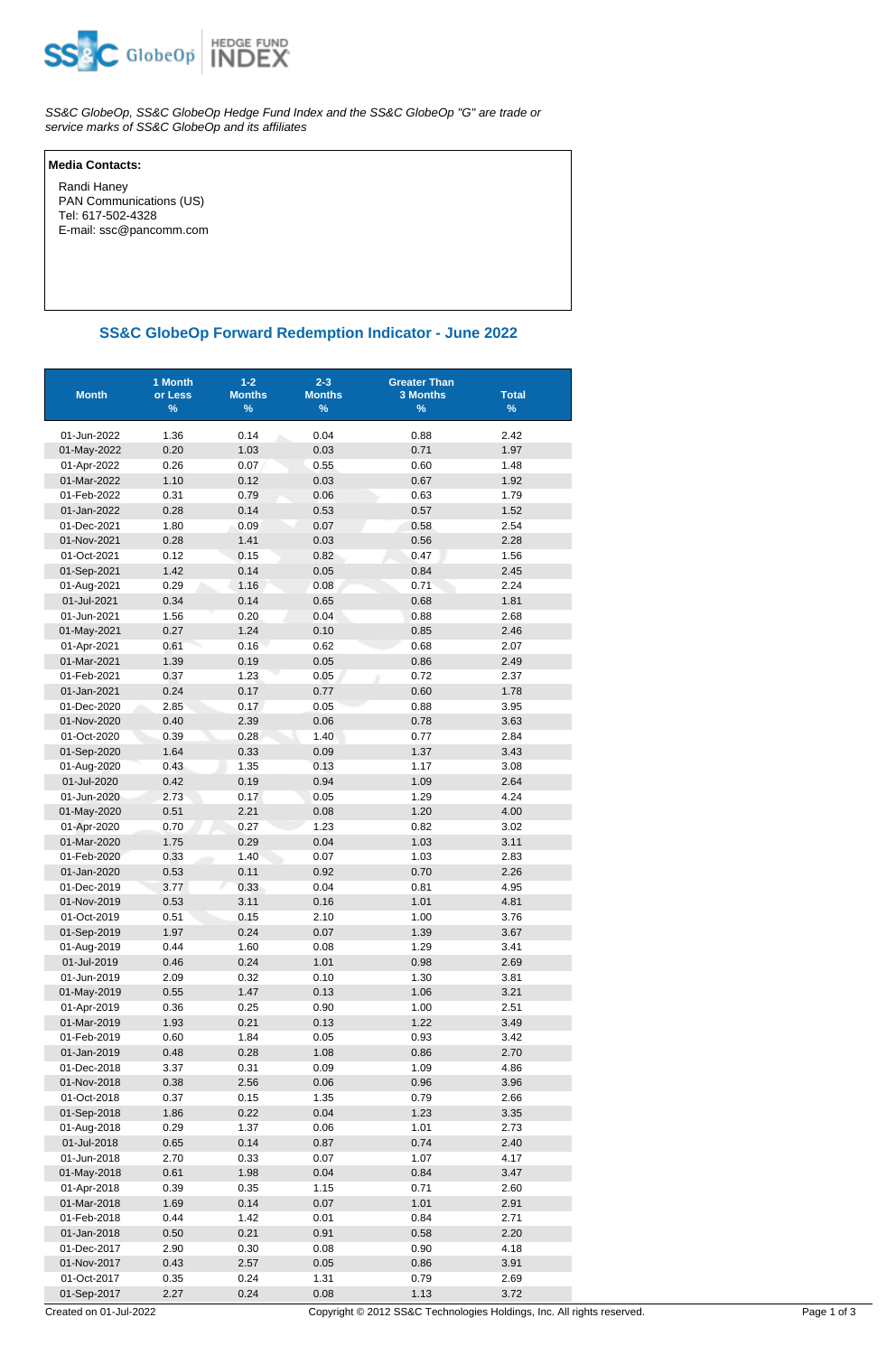| <b>Month</b>               | 1 Month<br>or Less<br>$\frac{9}{6}$ | $1 - 2$<br><b>Months</b><br>% | $2 - 3$<br><b>Months</b><br>$\%$ | <b>Greater Than</b><br><b>3 Months</b><br>$\%$ | <b>Total</b><br>$\%$ |
|----------------------------|-------------------------------------|-------------------------------|----------------------------------|------------------------------------------------|----------------------|
|                            |                                     |                               |                                  |                                                |                      |
| 01-Aug-2017<br>01-Jul-2017 | 0.54<br>0.41                        | 1.93<br>0.22                  | 0.09<br>1.18                     | 0.99<br>0.76                                   | 3.55<br>2.57         |
| 01-Jun-2017                | 2.29                                | 0.21                          | 0.06                             | 1.03                                           | 3.59                 |
| 01-May-2017                | 0.36                                | 1.83                          | 0.01                             | 0.88                                           | 3.08                 |
| 01-Apr-2017                | 0.36                                | 0.16                          | 1.09                             | 0.80                                           | 2.41                 |
| 01-Mar-2017<br>01-Feb-2017 | 2.10<br>0.42                        | 0.16<br>1.88                  | 0.03<br>0.03                     | 1.19<br>0.92                                   | 3.48<br>3.25         |
| 01-Jan-2017                | 0.37                                | 0.28                          | 1.27                             | 0.68                                           | 2.60                 |
| 01-Dec-2016                | 4.12                                | 0.14                          | 0.03                             | 1.38                                           | 5.67                 |
| 01-Nov-2016                | 0.36                                | 2.85                          | 0.02                             | 1.02                                           | 4.25                 |
| 01-Oct-2016<br>01-Sep-2016 | 0.33<br>2.35                        | 0.20<br>0.18                  | 2.02<br>0.04                     | 0.85<br>1.65                                   | 3.40<br>4.22         |
| 01-Aug-2016                | 0.29                                | 2.10                          | 0.02                             | 1.45                                           | 3.86                 |
| 01-Jul-2016                | 0.31                                | 0.18                          | 1.30                             | 1.16                                           | 2.95                 |
| 01-Jun-2016                | 2.78                                | 0.49                          | 0.03                             | 1.58                                           | 4.88                 |
| 01-May-2016<br>01-Apr-2016 | 0.38<br>0.38                        | 2.54<br>0.22                  | 0.04<br>1.35                     | 1.42<br>0.99                                   | 4.38<br>2.94         |
| 01-Mar-2016                | 2.66                                | 0.28                          | 0.12                             | 1.20                                           | 4.26                 |
| 01-Feb-2016                | 0.35                                | 1.73                          | 0.08                             | 1.11                                           | 3.27                 |
| 01-Jan-2016                | 0.52                                | 0.16                          | 1.01                             | 0.62                                           | 2.31                 |
| 01-Dec-2015                | 3.84                                | 0.24                          | 0.05                             | 0.85                                           | 4.98                 |
| 01-Nov-2015<br>01-Oct-2015 | 0.32<br>0.25                        | 3.45<br>0.25                  | 0.09<br>1.65                     | 1.04<br>0.81                                   | 4.90<br>2.96         |
| 01-Sep-2015                | 2.16                                | 0.18                          | 0.08                             | 1.37                                           | 3.79                 |
| 01-Aug-2015                | 0.30                                | 2.33                          | 0.01                             | 0.82                                           | 3.46                 |
| 01-Jul-2015                | 0.25                                | 0.18                          | 1.04                             | 0.61                                           | 2.08                 |
| 01-Jun-2015<br>01-May-2015 | 3.62<br>0.68                        | 0.11<br>3.00                  | 0.07<br>0.06                     | 0.92<br>0.94                                   | 4.72<br>4.68         |
| 01-Apr-2015                | 0.40                                | 0.35                          | 2.07                             | 0.54                                           | 3.36                 |
| 01-Mar-2015                | 2.58                                | 0.17                          | 0.05                             | 1.11                                           | 3.91                 |
| 01-Feb-2015                | 0.56                                | 2.27                          | 0.06                             | 0.75                                           | 3.64                 |
| 01-Jan-2015<br>01-Dec-2014 | 0.28<br>4.43                        | 0.30<br>0.19                  | 1.34<br>0.18                     | 0.57<br>1.07                                   | 2.49<br>5.87         |
| 01-Nov-2014                | 0.29                                | 3.89                          | 0.09                             | 0.78                                           | 5.05                 |
| 01-Oct-2014                | 0.37                                | 0.12                          | 1.92                             | 0.71                                           | 3.12                 |
| 01-Sep-2014                | 2.10                                | 0.08                          | 0.02                             | 1.05                                           | 3.25                 |
| 01-Aug-2014                | 0.94                                | 2.41                          | 0.04                             | 0.80                                           | 4.19                 |
| 01-Jul-2014<br>01-Jun-2014 | 0.68<br>3.35                        | 0.24<br>0.39                  | 1.63<br>0.06                     | 0.60<br>1.00                                   | 3.15<br>4.80         |
| 01-May-2014                | 0.57                                | 3.03                          | 0.05                             | 0.67                                           | 4.32                 |
| 01-Apr-2014                | 0.70                                | 0.23                          | 1.82                             | 0.48                                           | 3.23                 |
| 01-Mar-2014                | 2.72                                | 0.27                          | 0.06                             | 0.76                                           | 3.81                 |
| 01-Feb-2014<br>01-Jan-2014 | 0.41<br>0.54                        | 2.29<br>0.18                  | 0.04<br>1.42                     | 0.64<br>0.53                                   | 3.38<br>2.67         |
| 01-Dec-2013                | 4.47                                | 0.30                          | 0.05                             | 1.08                                           | 5.90                 |
| 01-Nov-2013                | 0.66                                | 3.63                          | 0.06                             | 0.74                                           | 5.09                 |
| 01-Oct-2013                | 0.73                                | 0.23                          | 1.89                             | 0.51                                           | 3.36                 |
| 01-Sep-2013                | 2.68                                | 0.55                          | 0.02                             | 0.96                                           | 4.21                 |
| 01-Aug-2013<br>01-Jul-2013 | 0.57<br>0.55                        | 2.43<br>0.34                  | 0.20<br>1.23                     | 0.80<br>0.59                                   | 4.00<br>2.71         |
| 01-Jun-2013                | 2.83                                | 0.31                          | 0.03                             | 0.71                                           | 3.88                 |
| 01-May-2013                | 0.51                                | 2.67                          | 0.03                             | 0.56                                           | 3.77                 |
| 01-Apr-2013                | 0.89                                | 0.34                          | 1.24                             | 0.48                                           | 2.95                 |
| 01-Mar-2013<br>01-Feb-2013 | 3.05<br>0.57                        | 0.51<br>2.83                  | 0.05<br>0.08                     | 0.72<br>0.48                                   | 4.33<br>3.96         |
| 01-Jan-2013                | 0.53                                | 0.33                          | 0.97                             | 0.21                                           | 2.04                 |
| 01-Dec-2012                | 5.26                                | 0.29                          | 0.21                             | 0.43                                           | 6.19                 |
| 01-Nov-2012                | 1.02                                | 3.85                          | 0.02                             | 0.30                                           | 5.19                 |
| 01-Oct-2012<br>01-Sep-2012 | 0.55<br>2.87                        | 0.72<br>0.28                  | 1.72<br>0.10                     | 0.20<br>0.51                                   | 3.19<br>3.76         |
| 01-Aug-2012                | 0.55                                | 2.38                          | 0.04                             | 0.37                                           | 3.34                 |
| 01-Jul-2012                | 0.39                                | 0.39                          | 1.06                             | 0.34                                           | 2.18                 |
| 01-Jun-2012                | 3.06                                | 0.24                          | 0.07                             | 0.34                                           | 3.71                 |
| 01-May-2012                | 0.64                                | 2.37                          | 0.04                             | 0.26                                           | 3.31                 |
| 01-Apr-2012<br>01-Mar-2012 | 0.43<br>2.53                        | 0.30<br>0.23                  | 1.11<br>0.08                     | 0.16<br>0.39                                   | 2.00<br>3.23         |
| 01-Feb-2012                | 0.59                                | 2.26                          | 0.08                             | 0.21                                           | 3.14                 |
| 01-Jan-2012                | 0.38                                | 0.43                          | 0.94                             | 0.10                                           | 1.85                 |
| 01-Dec-2011                | 3.86                                | 0.20                          | 0.19                             | 0.33                                           | 4.58                 |
| 01-Nov-2011<br>01-Oct-2011 | 0.79<br>0.58                        | 2.41<br>0.39                  | 0.02<br>1.47                     | 0.22<br>0.07                                   | 3.44<br>2.51         |
| 01-Sep-2011                | 2.35                                | 0.21                          | 0.08                             | 0.47                                           | 3.11                 |
| 01-Aug-2011                | 0.35                                | 2.04                          | 0.03                             | 0.29                                           | 2.71                 |
| 01-Jul-2011                | 0.54                                | 0.26                          | 1.05                             | 0.23                                           | 2.08                 |
| 01-Jun-2011<br>01-May-2011 | 3.13<br>0.57                        | 0.31<br>3.00                  | 0.07<br>0.01                     | 0.50<br>0.34                                   | 4.01<br>3.92         |
| 01-Apr-2011                | 0.45                                | 0.47                          | 1.28                             | 0.25                                           | 2.45                 |
| 01-Mar-2011                | 2.38                                | 0.18                          | 0.05                             | 0.65                                           | 3.26                 |
| 01-Feb-2011                | 0.98                                | 1.89                          | 0.03                             | 0.46                                           | 3.36                 |
| 01-Jan-2011                | 0.77                                | 0.32                          | 0.95                             | 0.75                                           | 2.79                 |